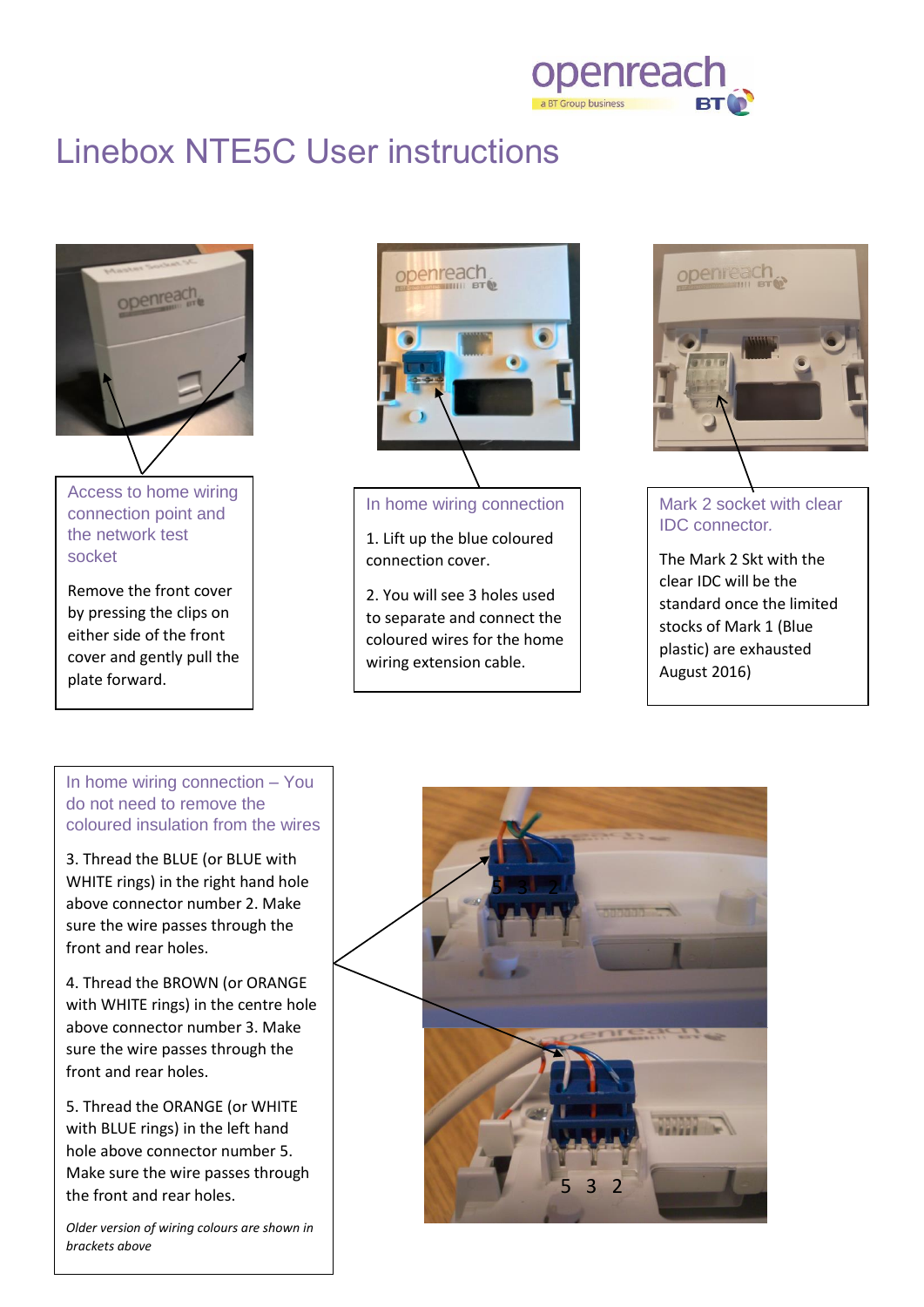#### In home wiring connection

6. Push down the blue coloured connection cover and the home wiring will now be connected to the back plate.

7. If there is a spare GREEN (WHITE with ORANGE rings) coloured wire it can be trimmed back as it is not required.

8. Secure the cable to the "post" below hole 3 using a cable tie provided – loop the tie round the cable and post. Ensure the buckle of the tie is on top and do it up. Trim off any excess tie. Line up the cable with the position of the cable access point on front cover.

9. Push the front cover in place to make the final connection to the network





#### Test Socket used for Fault finding

1. With the front cover removed the Test socket can be seen at the "centre top" of the back plate.

2. The Communications Provider CP may ask their Customer to plug into the test socket to carry out fault diagnostic and testing.

3. With the front plate removed the home wiring will be automatically disconnected from the network side and not impact on any fault diagnostics and testing.